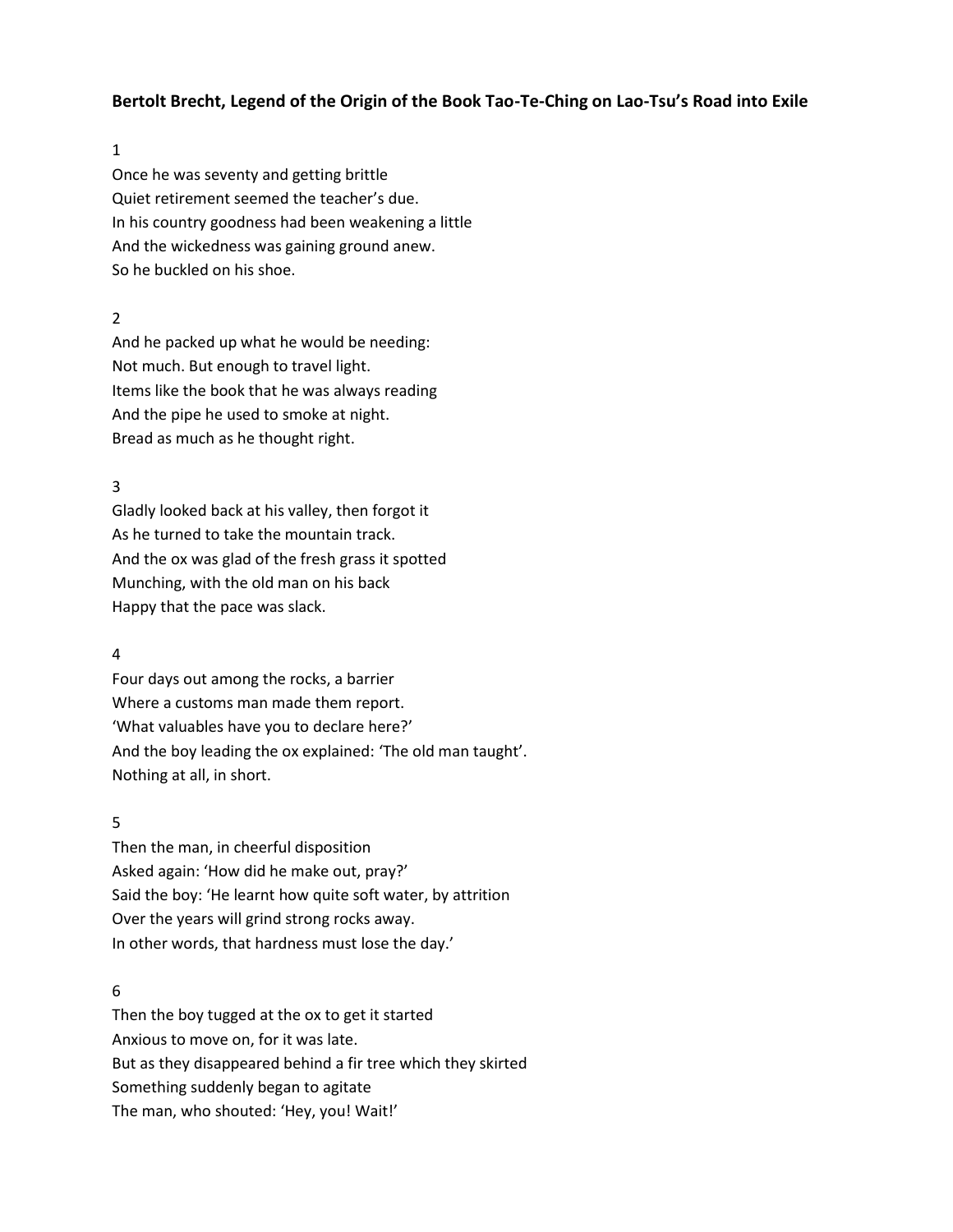7

'What was that you said about the water?' Old man pauses: 'Do you want to know?' Man replies: "I'm not at all important Who wins or loses interests me, though. If you've found out, say so.

## 8

'Write it down. Dictate it to your boy there. Once you've gone, who can we find out from? There are pen and ink for your employ here And a supper we can share; this is my home It's a bargain: come!

# 9

Turning round, the old man looks in sorrow At the man. Worn tunic. Got no shoes. And his forehead just a single furrow. Ah, no winner this he's talking to. And he softly says: 'You too?'

#### 10

Snubbing of politely put suggestions Seems to be unheard of by the old. For the old man said: 'Those who ask questions Deserve answers'. Then the boy: 'What's more, it's turning cold'. 'Right, then get my bed unrolled.'

## 11

Stiffly from his ox the sage dismounted. Seven days he wrote there with his friend. And the man brought them their meals (and all the smugglers were astounded At what seemed this sudden lenient trend). And then came the end.

### 12

And the boy handed over what they'd written— Eighty-one sayings—early one day. And they thanked the man for the alms he'd given Went round the fir and climbed the rocky way. Who was so polite as they?